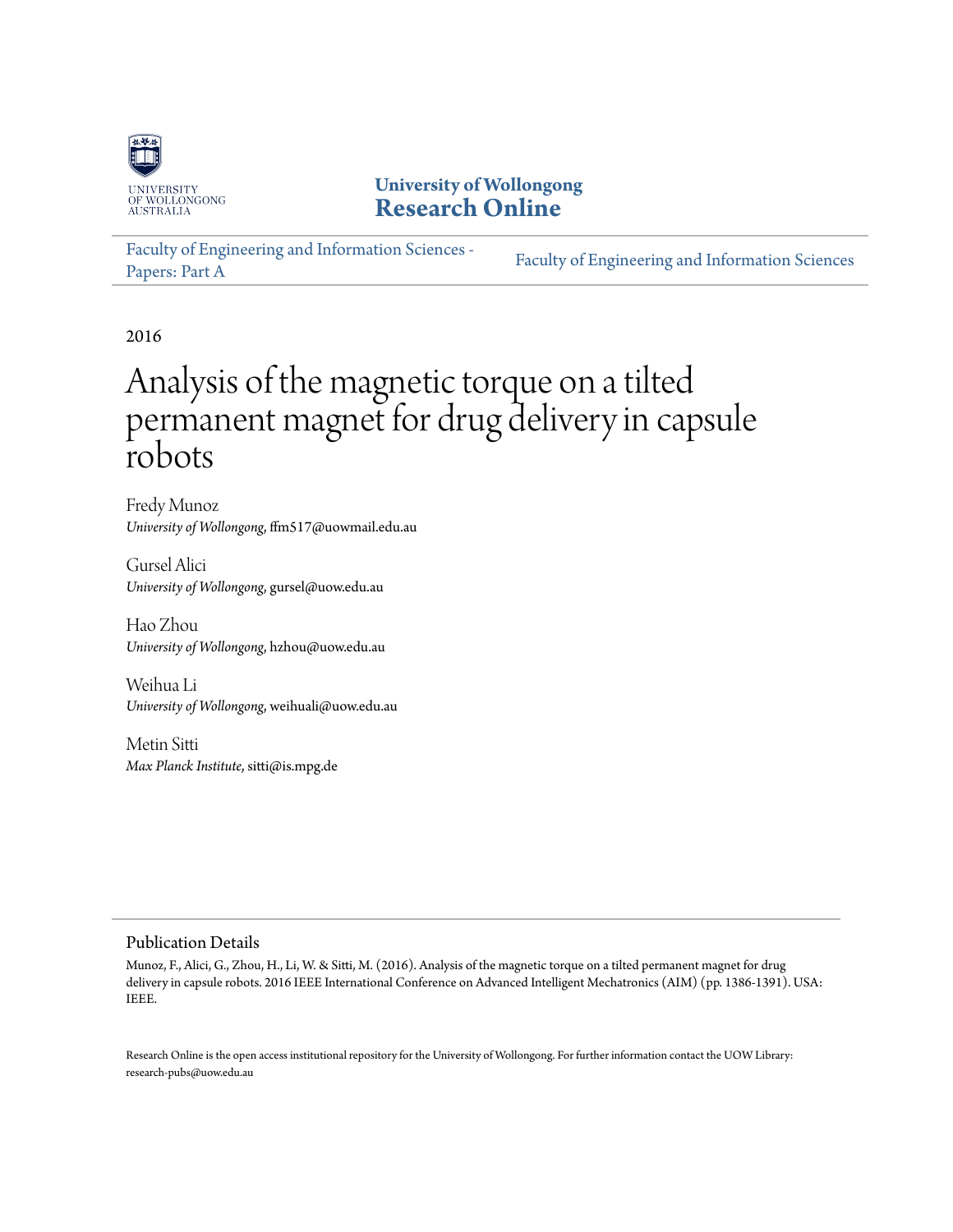# Analysis of the magnetic torque on a tilted permanent magnet for drug delivery in capsule robots

## **Abstract**

In this paper, we present the analysis of the torque transmitted to a tilted permanent magnet that is to be embedded in a capsule robot to achieve targeted drug delivery. This analysis is carried out by using an analytical model and experimental results for a small cubic permanent magnet that is driven by an external magnetic system made of an array of arc-shaped permanent magnets (ASMs). Our experimental results, which are in agreement with the analytical results, show that the cubic permanent magnet can safely be actuated for inclinations lower than 75° without having to make positional adjustments in the external magnetic system. We have found that with further inclinations, the cubic permanent magnet to be embedded in a drug delivery mechanism may stall. When it stalls, the external magnetic system's position and orientation would have to be adjusted to actuate the cubic permanent magnet and the drug release mechanism. This analysis of the transmitted torque is helpful for the development of real-time control strategies for magnetically articulated devices.

### **Disciplines**

Engineering | Science and Technology Studies

### **Publication Details**

Munoz, F., Alici, G., Zhou, H., Li, W. & Sitti, M. (2016). Analysis of the magnetic torque on a tilted permanent magnet for drug delivery in capsule robots. 2016 IEEE International Conference on Advanced Intelligent Mechatronics (AIM) (pp. 1386-1391). USA: IEEE.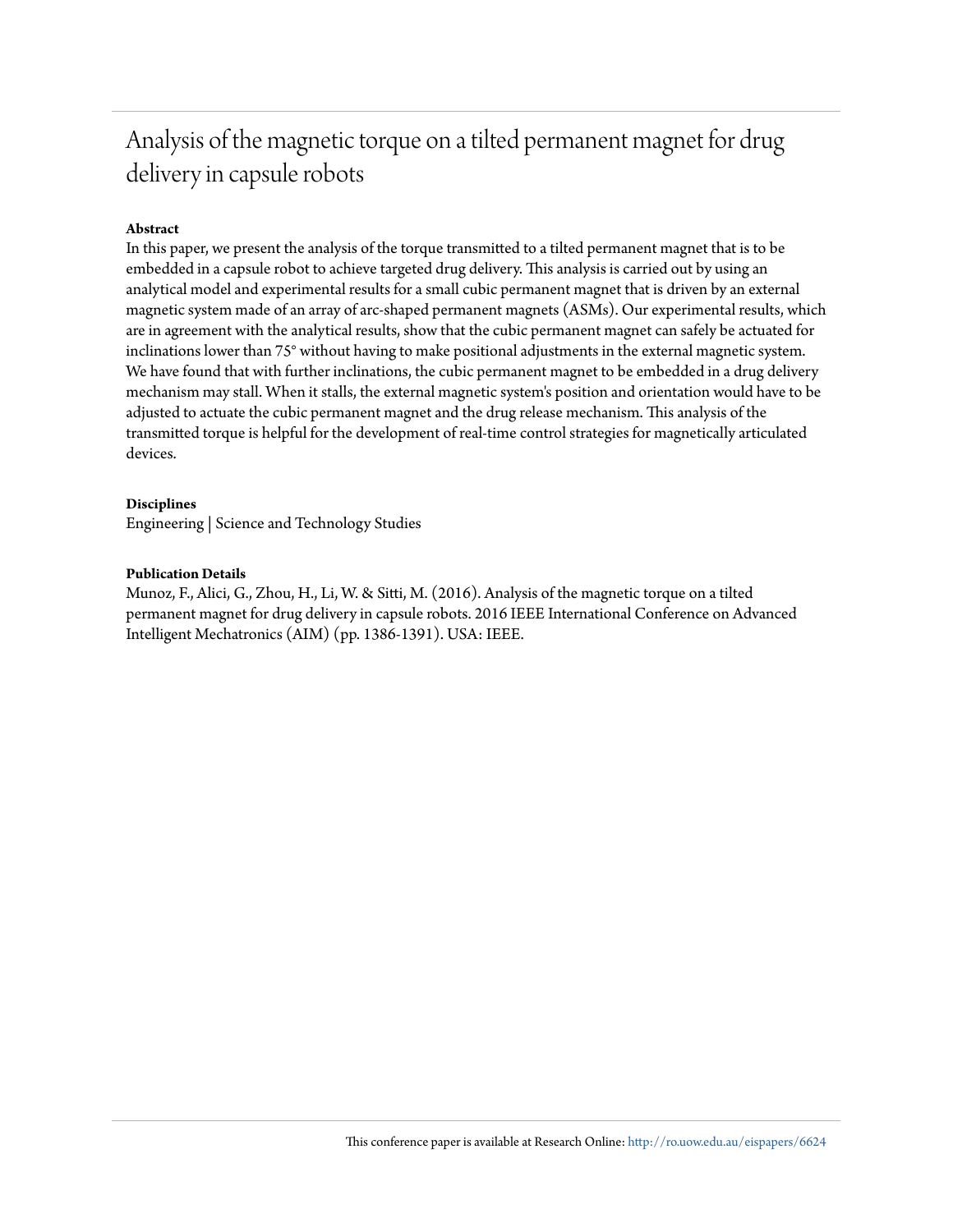## **Analysis of the Magnetic Torque on a Tilted Permanent Magnet for Drug Delivery in Capsule Robots**

Fredy Munoz, Gursel Alici, Hao Zhou, Weihua Li, and Metin Sitti

*Abstract***— In this paper, we present the analysis of the torque transmitted to a tilted permanent magnet that is to be embedded in a capsule robot to achieve targeted drug delivery. This analysis is carried out by using an analytical model and experimental results for a small cubic permanent magnet that is driven by an external magnetic system made of an array of arc-shaped permanent magnets (ASMs). Our experimental results, which are in agreement with the analytical results, show that the cubic permanent magnet can safely be actuated for inclinations lower than 75<sup>0</sup> without having to make positional adjustments in the external magnetic system. We have found that with further inclinations, the cubic permanent magnet to be embedded in a drug delivery mechanism may stall. When it stalls, the external magnetic system's position and orientation would have to be adjusted to actuate the cubic permanent magnet and the drug release mechanism. This analysis of the transmitted torque is helpful for the development of real-time control strategies for magnetically articulated devices.**

#### I. INTRODUCTION

Magnetic devices that can remotely be guided and actuated inside biological tissues have become highly attractive due to their potential benefits for minimally invasive procedures [\[1,](#page-7-0) [2\]](#page-7-1). These magnetic devices usually have internal permanent magnets (IPMs) that interact with an external magnetic system that generates a magnetic field that is harmless to living tissues [\[3\]](#page-7-2). Such interactions mainly consist of magnetic forces and torques imparted to IPMs for the actuation of needles [\[4\]](#page-7-3), and other on-board modules on capsule endoscopes such as drug delivery [\[5,](#page-7-4) [6\]](#page-7-5), biopsy [\[3,](#page-7-2) [7\]](#page-7-6) and wireless insufflation [\[8\]](#page-7-7). Although magnetic actuation with permanent magnets overcomes the problem of power required by on-board mechanisms on magnetic devices [\[9\]](#page-7-8), which has been demonstrated in a number of prototypes for capsule endoscopy [\[10-12\]](#page-7-9), the complexity of the magnetic field and its interactions with magnetic devices still present challenges for real-time control [\[13\]](#page-7-10).

This complexity has been formally analyzed for the interaction of a single external permanent magnet (EPM) that remotely actuates magnetic devices located at large distances [\[13-15\]](#page-7-10). These studies demonstrate that it is possible to develop real-time control strategies to remotely manipulate magnetic devices that have arbitrary position and/or orientation relative to the single EPM. However, the complexity of the magnetic interactions may increase, for the purpose of achieving real-time control, if the external magnetic system is made of multiple EPMs rather than a single permanent magnet.

In this paper, we aim to analyze the magnetic torque transmitted to an IPM that is arbitrarily orientated and actuated by an array of EPMs. Understanding the effects of the IPM's orientation on its transmitted torque is important for the development of real-time control strategies for magnetic devices. We specifically conduct this analysis for an IPM that is to be embedded in a slider-crank mechanism for targeted drug delivery in capsule robots. The capsule robot will travel through the digestive system, and its IPM's orientation will continuously change, affecting the torque transmitted to it by the EPMs. Therefore, the analysis of the transmitted torque for an arbitrary orientation of the IPM is important because it will allow the clinician to make any adjustments needed in the external magnetic system for an effective real-time control of the drug delivery system to be embedded in the capsule robot. To the best of our knowledge, this is the first time that such analysis is carried out for a drug delivery system in capsule robots.

The remainder of this paper is organized as follows. Section II provides the details of the overall system under study. Section III presents the theoretical methods for the analysis of the torque transmitted to a tilted IPM. Section IV provides the verification of the theoretical results with experimental results for flux density, magnetic torque and rotational movement of the IPM and the crank to release drug. Finally, discussions of the results and future work are presented in Section V.

Figure 1 shows a ring-shaped external magnetic system made of EPMs, the position (XYZ) and orientation  $(\theta_{EPM}, \varphi)$  of which can be controlled from a joystick. A rotating magnetic field around the patient bed is generated when the EPMs are physically rotated about the z axis. In this work, we have used an external magnetic system made of an array of 24 arc-shaped permanent magnets (ASMs) that we have optimized to generate a theoretical value of 500 mT at the centre of the system  $(x=y=z=0)$  as shown in Fig. 2. Each ASM has a radial thickness of 20 mm (with the inner radius  $r_1$  of 30 mm), an axial length of 30 mm and an angular

Fredy Munoz and Hao Zhou are with the Intelligent Nano-Tera Systems Research Laboratory, University of Wollongong, Australia. E-mail: [ffm517@uowmail.edu.au,](mailto:ffm517@uowmail.edu.au) hzhou@uow.edu.au

Gursel Alici (corresponding author) is with the School of Mechanical, Material and Mechatronic Engineering, University of Wollongong, Wollongong, NSW 2522, Australia. Tel.: +61 2-4221-4145; fax: +61 2- 4221-5474, E-mail address[: gursel@uow.edu.au.](mailto:gursel@uow.edu.au)

Weihua Li is with the School of Mechanical, Material and Mechatronic Engineering, University of Wollongong, Wollongong, NSW 2522, Australia. E-mail: [weihuali@uow.edu.au.](mailto:weihuali@uow.edu.au)

Metin Sitti is with Max Planck Institute for Intelligent Systems, Stuttgart, Germany[, sitti@is.mpg.de.](mailto:sitti@is.mpg.de)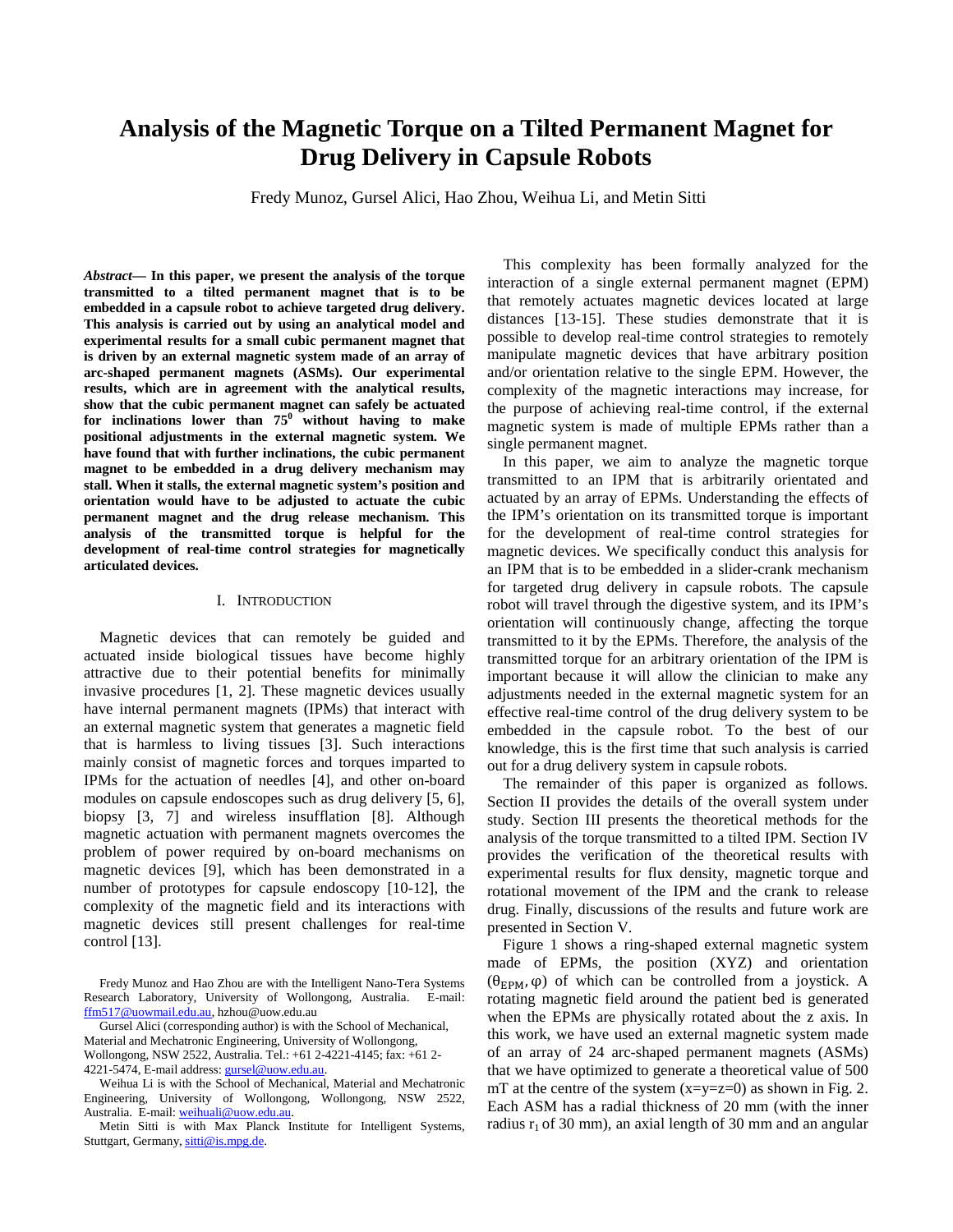span of  $30^0$ . Therefore, an array of 12 ASMs is placed on top of another array of 12 ASMs, making a total length of ∆z**=**60 mm and the plane  $z=0$  is located in between the two arrays of ASMs. The magnetization grade of each ASM is 1.32 [T] (i.e., N45). Cubic and cylindrical IPMs are commonly used for magnetic actuation in medical applications [\[6,](#page-7-5) [10-12,](#page-7-9)  [16\]](#page-7-11). In this work, a cubic IPM (3.1 mm) with a magnetization grade of 1.4 [T] (i.e., N50) is considered to be placed in a prototype of a capsule robot.

#### II. OVERALL SYSTEM



Figure 1. The main components of the proposed drug delivery system for WCE. A: ring-shaped external magnetic system, B: drug release module, C: the capsule robot, D: complementary modules within the capsule (anchoring mechanism, active locomotion system and localization and orientation detection module), E: patient bed, F: clinician, G: joystick, H: Human Capsule Interface. Point P represents the origin of the general coordinate system XYZ,  $\theta_{EPM}$  is taken with respect to the x axis, and  $\varphi$  is taken with respect to the z axis.

The capsule robot is to operate within the cylindrical region of interest defined by the maximum radial operating distance r1 and the length of ∆z**=**60 mm. Since the drug release mechanism is actuated by a magnetic torque, the operating distance  $r_1$  can be increased to meet the requirements of a more realistic medical application (i.e.,  $r_1$ >120 mm) while the dimensions of the external magnetic system are scaled up at the same time [\[13,](#page-7-10) [17\]](#page-7-12).



Figure 2. External magnetic system made of 24 ASMs and the magnitude of the three components of the flux density **B** along the z axis.  $|B|=B_r=B_x$  and  $B_{\theta} = B_{z} = 0$  along the z axis, for  $\theta_{EPM} = 0$ .  $|\mathbf{B}| = 255$  [mT] at x=y=0, z=33 mm.

A magnetic torque  $\tau_{z}$ , as shown in Fig. 1, will be imparted to the IPM embedded in the capsule robot as its magnetization vector **m** interacts with the rotating magnetic field created by the ASMs. The transmitted torque  $\tau_{z}$  is then converted into a piston force **F** by means of a slider-crank mechanism that is physically connected to the IPM. In this way, a piston will push drug out of a reservoir when the ASMs are rotated around the patient's body as shown in Fig.

1. Within the capsule robot, we define a coordinate system X′Y′Z′, the origin of which coincides with the IPM's centre. When the IPM's centre coincides with the centre of ASMs and the axes of the two coordinate systems are aligned, it is possible to approximately transmit a magnetic peak torque  $\tau_{z}$  of 3.5 [mNm] on a 3.1 mm cubic IPM by using only 4 ASMs that generate approximately 114 [mT] at the IPM's centre [\[17\]](#page-7-12). However, in a real application, the IPM can be off the centre and/or tilted as it will move along with the capsule robot. Understanding the effects of the changes in the IPM's position and orientation within the cylindrical region of interest on  $\tau_{z}$  is important for the development of real-time control strategies for magnetic devices. In this work, we present how  $\tau_{z}$  is affected by changes in the IPM's orientation with the IPM's centre restricted to points along the z axis. In Section III, we present the methodology used to conduct such assessment by means of analytical functions that model the magnetic flux density **B** created by the ASMs and the magnetic torque  $\tau_{z}$ .

#### III. THEORETICAL METHODS

The magnetic torque  $\tau$ , transmitted to the IPM with a volume  $V$  and a magnetization vector  $m$  that is exposed to an adjustable external magnetic flux density  $\bf{B}$  is given by [\[18\]](#page-7-13)

$$
\tau = V(m \times B)/\mu_0 \quad \text{[Nm]} \tag{1}
$$

 $μ<sub>0</sub>$  is the permeability of the free space (i.e.,  $4π10<sup>-7</sup>$  H/ m); and the units for both magnetization and magnetic flux density are Tesla.  $\bf{B}$  is the magnetic flux density generated by the external magnetic system and computed at the centre of the IPM. The torque  $\tau$  will tend to orient the vector **m** along **B** and can generate a rotational movement on the IPM. For an external magnetic system made of an array of ASMs, **B**, which can be accurately computed at any point with the Amperian current model, is expressed in cylindrical coordinates as [\[19\]](#page-7-14)

$$
\mathbf{B} = B_{\mathbf{r}} \mathbf{u}_{\mathbf{r}} + B_{\theta} \mathbf{u}_{\theta} + B_{z} \mathbf{u}_{z} \tag{2}
$$

**B** represents a static magnetic flux density that becomes a rotating magnetic flux density when the ASMs are rotated about the z axis. We are interested in estimating  $\tau_{z}$ , acting on the IPM that is tilted by an angle  $\theta_z$  as shown in Fig. 3 a). For this purpose, we choose a coordinate system X′Y′Z′ as shown in Fig. 3 a). Therefore, the IPM's magnetization vector **m** can rotate about the z′ axis in a circular trajectory with an orientation  $\theta_{IPM}$ . We can express the projections of **m** in the plane X'Y' as<br>**m** =  $|\mathbf{m}|$ (*d*)

$$
\mathbf{m} = |\mathbf{m}|(\cos \theta_{IPM} \, \mathbf{u}_{\mathbf{x}'} + \sin \theta_{IPM} \, \mathbf{u}_{\mathbf{y}'}) \tag{3}
$$

Our external magnetic system generates a rotating **B** at any point along the z axis as shown in Fig. 3 b). Since  $B_z=0$ along the z axis, when the external magnetic system is rotated by an angle  $\theta_{\text{EPM}}$ , the projection of **B** in any plane that is parallel to the plane XY can be expressed as

$$
\mathbf{B} = |\mathbf{B}|(\cos \theta_{\rm EPM} \, \mathbf{u}_{\mathbf{x}} + \sin \theta_{\rm EPM} \, \mathbf{u}_{\mathbf{y}}) \tag{4}
$$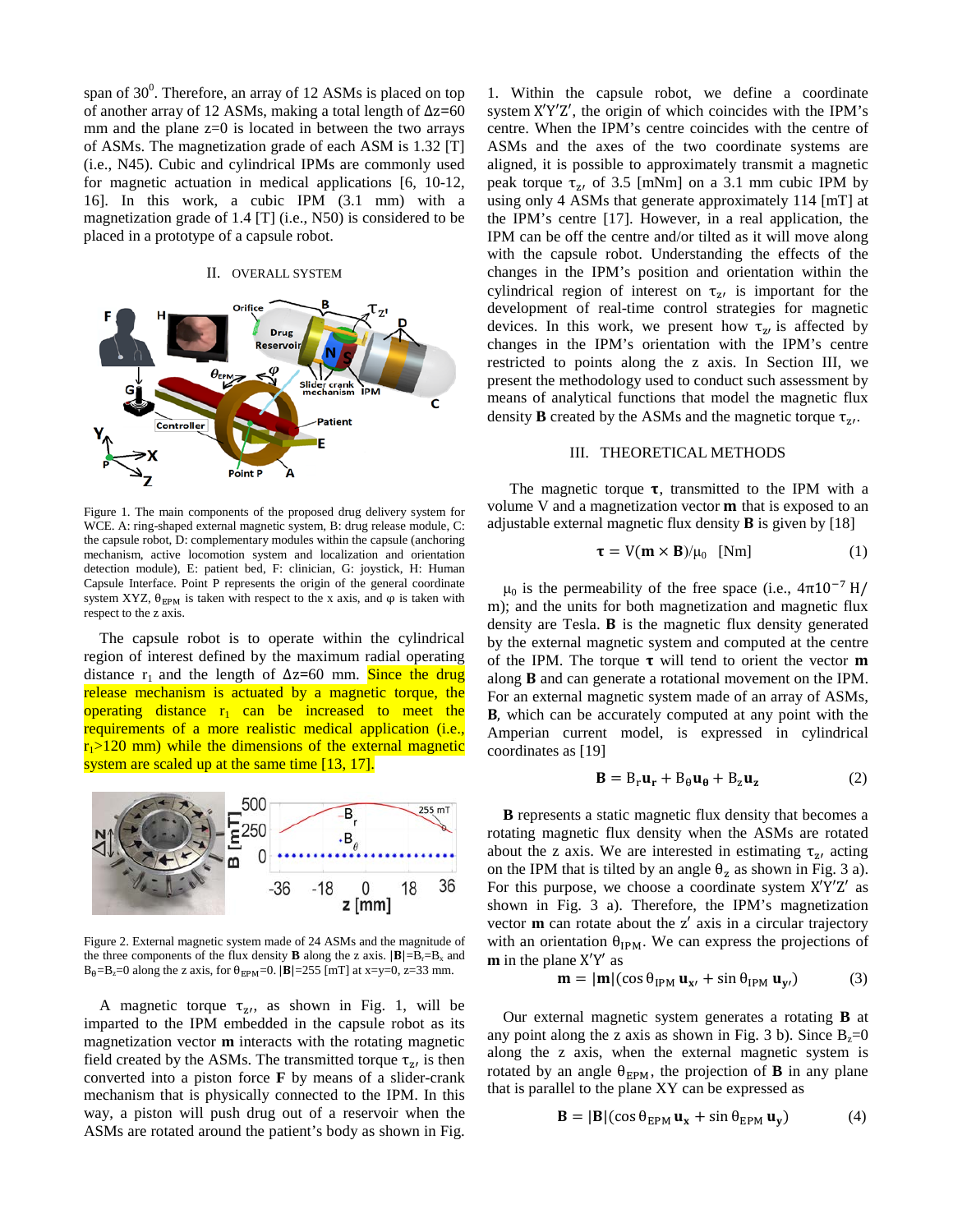However, we can also find the 3 projections of **B** in the system X′Y′Z′ as

$$
\mathbf{B} = \mathbf{B}_{\mathbf{x}'} \, \mathbf{u}_{\mathbf{x}'} + \mathbf{B}_{\mathbf{y}'} \mathbf{u}_{\mathbf{y}'} + \mathbf{B}_{\mathbf{z}'} \mathbf{u}_{\mathbf{z}'} \tag{5}
$$

where

$$
B_{x'} = |\mathbf{B}| \cos \theta_{EPM} \cos \theta_z \tag{6}
$$

$$
B_{y'} = |\mathbf{B}| \sin \theta_{EPM} \tag{7}
$$

$$
B_{z'} = |\mathbf{B}| \cos \theta_{EPM} \sin \theta_z \tag{8}
$$

The magnetic torque  $\tau_{z}$ , which is the axial component of  $\tau'$  (i.e., the magnetic torque with respect to the system  $X'Y'Z'$ ), is only affected by  $\mathbf{B}_{x/y}$ , which represents the projections of **B** in the plane X′Y′ and is expressed as

$$
\mathbf{B}_{\mathbf{x}/\mathbf{y}'} = \mathbf{B}_{\mathbf{x}'} \mathbf{u}_{\mathbf{x}'} + \mathbf{B}_{\mathbf{y}'} \mathbf{u}_{\mathbf{y}'} \tag{9}
$$

By substituting Eq.  $(3)$  and Eq.  $(9)$  into Eq.  $(1)$  and only taking the axial component of  $\tau'$ , we obtain

$$
\tau_{z'} = \frac{v}{\mu_0} |\mathbf{m}| \left( B_{y'} \cos \theta_{IPM} - B_{x'} \sin \theta_{IPM} \right) \qquad (10)
$$

By substituting Eq. (6) and Eq. (7) into Eq. (10), we find the magnetic torque about the IPM's axial axis as

$$
\tau_{z\prime} = \frac{V}{\mu_0} |\mathbf{m}| |\mathbf{B}| (\sin \theta_{\rm EPM} \cos \theta_{\rm IPM} -
$$
  

$$
\cos \theta_{\rm NPM} \cos \theta_{\rm NPM} (\cos \theta_{\rm NPM})
$$
 (11)



In order to analyze the effects of  $\theta_{IPM}$ ,  $\theta_{EPM}$  and  $\theta_{Z}$  on  $\tau_{Z'}$ at any point on the z axis, we firstly make the IPM's centre to coincide with the point  $x=0$ ,  $y=0$ ,  $z=33$  mm. At this specific point, the magnitude of the magnetic flux density is 255 [mT]. Since Eqs. (4) and (11) are valid at any point along the z axis, an arbitrary position for the IPM's centre along the z axis can be chosen to conduct this analysis. However, the selection of this specific point facilitates the collection of experimental data, as presented in Section IV. Secondly, we let  $\theta_z$  to take the values of  $0^0$ ,  $30^0$ ,  $60^0$ ,  $75^0$  and  $90^0$ , and finally we observe  $\tau_{z}$  as a function of  $\theta_{IPM}$  and  $\theta_{EPM}$  for each value of  $\theta_z$ . Figs. 4-5 show these results for  $\theta_z=0^0$  and  $90^\circ$ , respectively. The results highlighted in the red and black curves represent  $\tau_{z}$ , for  $\theta_{IPM} = 0^{\degree}$  and 90<sup>°</sup>, respectively.



Figure 4. Magnetic torque  $\tau_{z}$ , for: a)  $\theta_z = 0^0$ , b)  $\theta_z = 0^0$  and  $0^0 \le \theta_{IPM} \le 90^0$ .

When the IPM is not tilted (i.e.,  $\theta_z = 0^0$ ), a peak torque of  $\tau_{z}$ =8.4 [mNm] is always obtained regardless of the orientation  $\theta_{IPM}$  of the magnetization vector **m** as shown in Fig. 4. However, this peak torque decreases as  $\theta$ <sub>z</sub> increases and also with the increments of  $\theta_{IPM}$ . According to the results shown in Fig. 5,  $\theta_{IPM}$ =90<sup>0</sup> and 270<sup>0</sup> (i.e., when **m** is aligned with the y axis) are critical angles where a minimum peak torque of 0 [mNm] is obtained. At these angles, the IPM and therefore, the slider-crank mechanism will stall. However, if  $\theta_{IPM}$  is less than 75<sup>0</sup>, a minimum peak torque of 2.2 [mNm] can be guaranteed on the IPM even at an IPM's inclination of  $\theta_z = 90^\circ$ . This torque can still be sufficient to actuate the drug release mechanism.



Figure 3. a) IPM inclined by an angle  $\theta$ <sub>z</sub> and **m** rotates about the z' axis in a circular trajectory, b) the rotating magnetic flux density **B** at any point along the z axis (i.e.,  $B_z=0$ ).

Eq. (11) indicates that the torque  $\tau_{z}$ , depends on the orientation of the IPM (i.e.,  $\theta_{IPM}$  and  $\theta_z$ ) and the rotation of the ASMs (i.e.,  $\theta_{EPM}$ ). V, |m| and |B| are known and the latter varies along the z axis, for  $\theta_{EPM}=0$ , as shown in Fig. 2.

Figure 5.  $\tau_{z}$  for a)  $\theta_z = 90^\circ$ , b)  $\theta_z = 90^\circ$  and  $0^\circ \le \theta_{IPM} \le 90^\circ$  (peak torque of 4.2 [mNm] at θ<sub>IPM</sub>=60<sup>0</sup>).

A peak torque of approximately 3.5 [mNm] has been previously estimated as an appropriate magnitude to release drugs in capsule robots [\[17,](#page-7-12) [19\]](#page-7-14). Therefore, we conclude that even if the IPM is tilted by  $\theta_z = 90^\circ$ , the external magnetic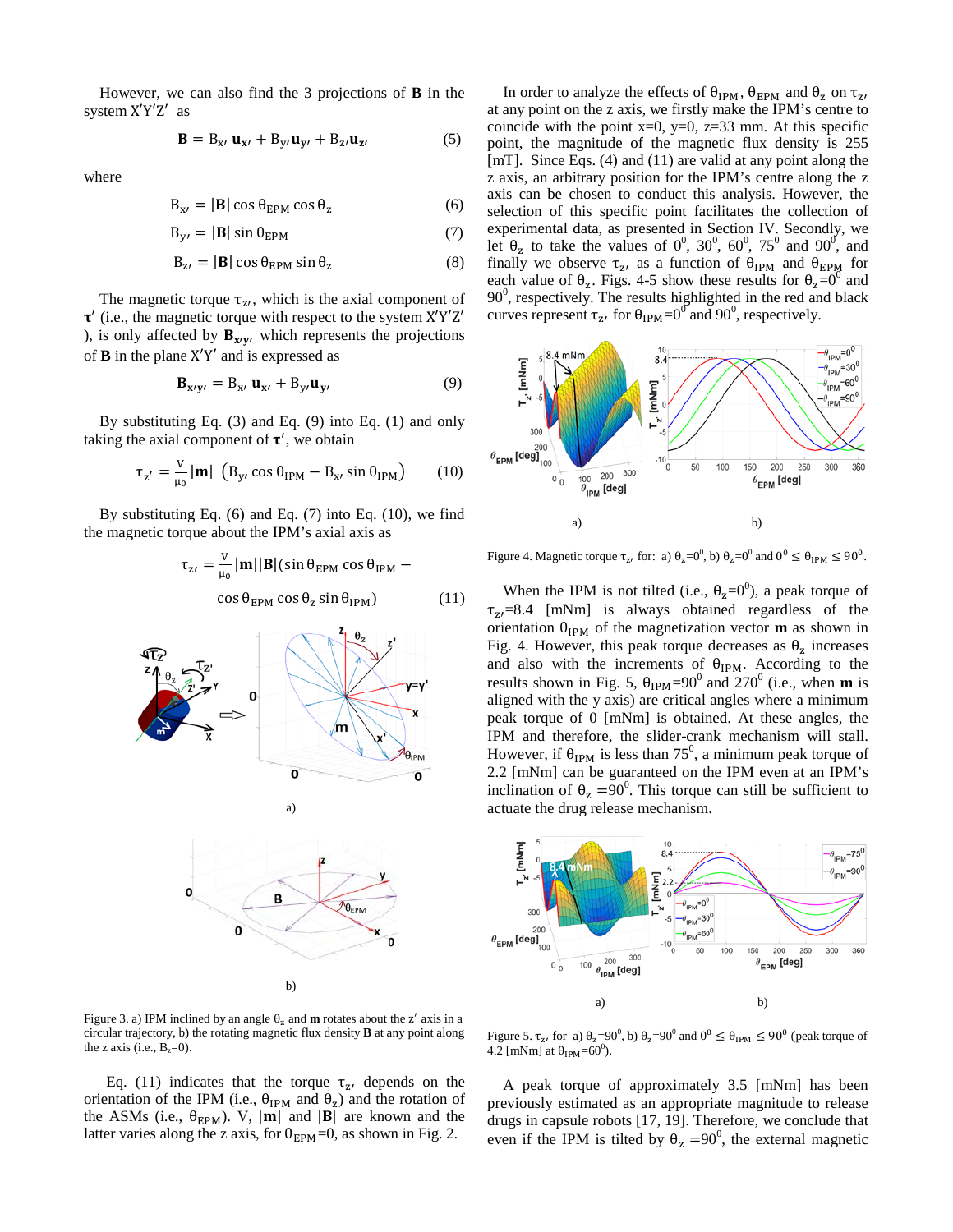system can be rotated in a way that  $\theta_{IPM}$  reaches a maximum angle of  $60^0$  or  $75^0$  and the transmitted torque will be approximately 4.2 or 2.2 [mNm] (as shown in Fig. 5), respectively. However, if higher peak torques were required, the IPM's centre can be moved towards the centre of the system where higher magnetic flux densities are expected. For example, a peak torque of 8.4 mNm is obtained when the IPM's centre is placed at  $z=33$  mm  $(x=y=0)$ . A maximum peak torque can be obtained when  $|B|=500$  [mT] right at the centre of the system as shown in Fig. 2. We also find results similar to those shown in Figs. 4-5 for  $90^{\circ} < \theta_{z} < 360^{\circ}$  due to the symmetry of the magnetic flux density. Therefore, the analysis of the magnitude of  $\tau_{z}$  for  $0^0 \le \theta_z \le 90^0$  is sufficient. These theoretical results are validated with the experimental results in Section IV.

#### IV. EXPERIMENTAL METHODS

A 3-channel Gauss meter (Lakeshore-Model 460) was used to measure the magnetic flux density **B**. A torque gauge (HTG2-40 supplied by IMADA) with its respective torque sensor held the IPM in place to measure the transmitted torque  $\tau_{z}$ . The IPM was connected to the torque sensor via a plastic connector that was prototyped using a 3D printer. Additionally, we fabricated plastic angular guides that allowed us to incline the IPM with the angles of  $\theta_z = 30^0$ , 60<sup>0</sup>,  $75^{\circ}$  and  $90^{\circ}$ . The angular guides and the probe tip of the Gauss meter can be moved along the X, Y and Z axes. These displacements are controlled by a micromanipulation system constructed of XYZ stages as shown in Fig. 6.



Figure 6. Experimental setup to measure  $\tau_{z}$  imparted by the array of ASMs: angular guide, mounted on the micromanipulation system, to tilt the IPM by  $\theta$ <sub>z</sub>=30<sup>0</sup> or 60<sup>0</sup> (a similar guide was fabricated to allow inclinations of 75<sup>0</sup> and  $90^0$ ). The IPM's centre is placed at x=y=0, z=33 mm and tilted by  $\theta_z = 60^\circ$ .

#### *A. Magnetic Flux Density*

In the first set of experiments, we measured **B** along the z axis by fixing the external magnetic system (i.e.,  $\theta_{\text{FPM}}=0$  at all times) and only moving the tip of the probe with increments of 3 mm from -36 mm to 36 mm along the z axis  $(x=y=0)$  at all times). Under these conditions, the cylindrical components of **B** can be expressed in Cartesian components as  $B_x = B_y$ ,  $B_y = B_\theta$  and  $B_z = B_z$ . Therefore, we measured  $B_x$ ,  $B_y$ and  $B_z$  along the z axis, although only  $B_x$  is shown in Fig. 7 because  $B_y$  and  $B_z$  varied between -3 [mT] and 3 [mT].

These small values of  $B_y$  and  $B_z$  can be taken as 0 [mT] for practical purposes because they will hardly contribute to the magnetic torque transmitted to the IPM. Therefore, the static magnetic flux density along the z axis **B** is equal to  $B_x$  for  $\theta_{\rm EPM} = 0^0$ .



Figure 7. B<sub>x</sub> along the z axis and B<sub>y</sub>= B<sub>z</sub>= $\pm$ 3 [mT] along the z axis. B<sub>x</sub>=236  $[mT]$  at x=y=0, z=33 mm.

When the external magnetic system was rotated (i.e., when  $\theta_{\text{EPM}}$  varied), **B** became a rotating magnetic flux density. These experimental results verified the accuracy of the analytical model for **B** expressed in Eq. (4) when the external magnetic system was rotated by an angle  $\theta_{EPM}$ . We believe that the difference between the analytical and experimental results shown in Fig. 7 (which were always less than 8.6%) may be due to the small gaps between the ASMs and the aluminum case that holds them in place and also some small misalignments among the 24 ASMs. However, these differences can decrease the magnitude of **B** but do not change our model expressed in Eq. (4).

#### *B. Magnetic Torque*

In the second set of experiments, we firstly placed the IPM's centre at  $x=y=0$  and  $z=33$  mm. This is a practical and convenient point that has allowed us to tilt the IPM up to a maximum angle of  $\theta_z = 90^\circ$ . For a larger inclination (or if the IPM's centre was located at points such  $z<33$  mm), the plastic connector attached to the torque sensor contacted the external magnetic system and impeded the direct measurement of  $\tau_{z}$ . Similarly, points above z=33 mm were not of interest for two reasons: they are outside the cylindrical region of interest where the capsule robot would operate and the magnetic flux density was lower than 236 [mT], which would decrease the magnetic torque to smaller values that may not be measured by our torque sensor, especially when the IPM was tilted. Secondly, we were interested in measuring  $\tau_{z}$ , when the IPM's magnetization vector was aligned with the +y axis (i.e.,  $\theta_{IPM}$ =90<sup>0</sup>) since this is a critical angle for the transmitted torque  $\tau_{z}$ , as presented in Section III. Therefore, we conducted our second set of experiments to measure  $\tau_{z}$  as a function of  $\theta_{EPM}$  and  $\theta$ <sub>z</sub> as shown in Fig. 8.

These experimental results validate the analytical model for  $\tau_{z}$  expressed in Eq. (11). According to these results, peak torques from 2 to 4 [mNm] were obtained when the IPM was tilted by an angle  $\theta_z$  between 75<sup>0</sup> and 60<sup>0</sup>, respectively. Consequently, the IPM and the crank of the drug release module can be rotated even if the IPM is tilted by these angles. However, the peak torque of  $\tau_{z}$  continued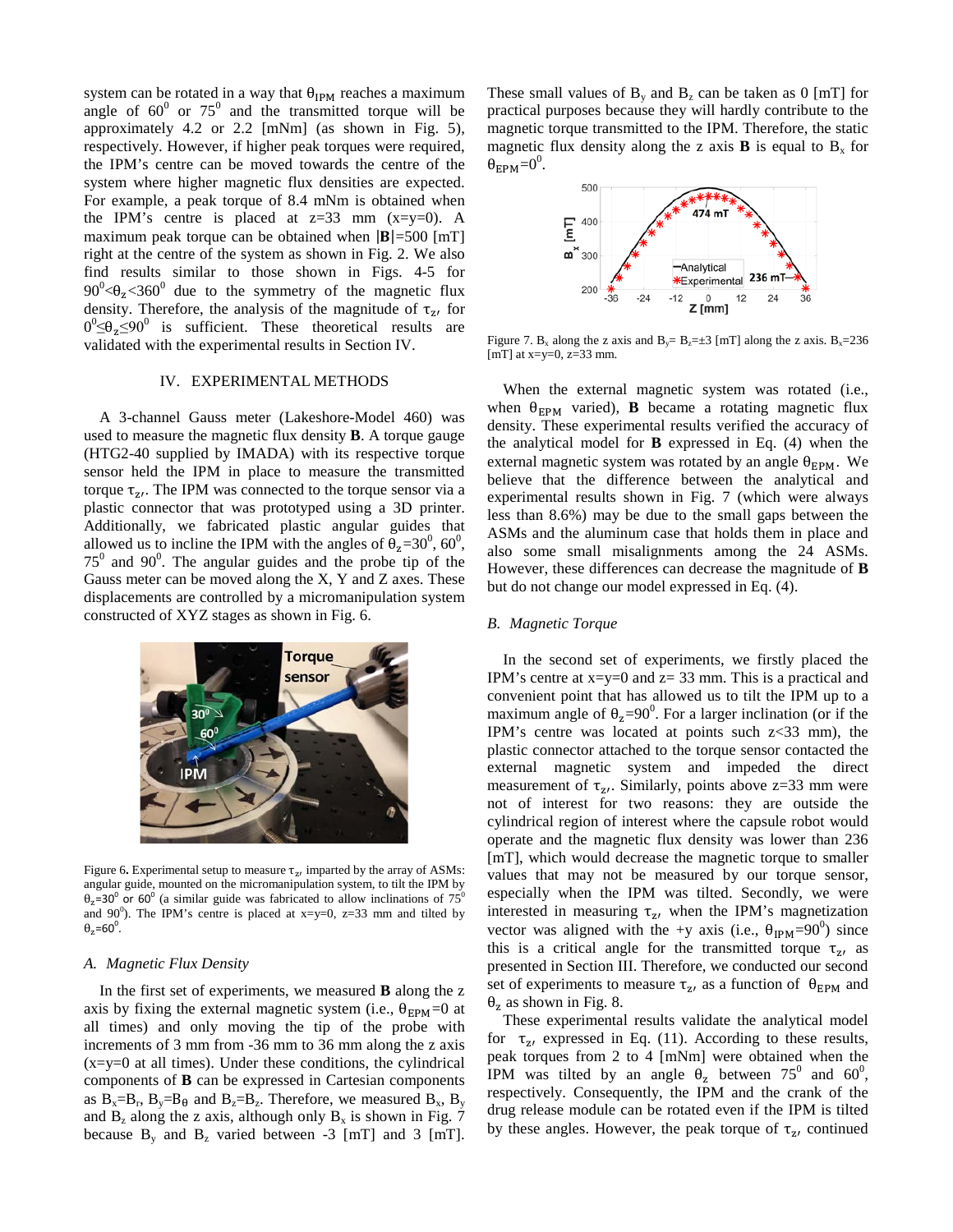decreasing if the IPM was further inclined (i.e., for  $\theta_{z} > 75^{\circ}$ ), reaching 0 [mNm] at  $\theta_z = 90^\circ$ .



crank orifice2  $\overline{\text{orifice1}}$ 

Figure 9**.** The disk-shaped crank is directly mounted on the IPM case (A). A: cubic IPM case, B: mobile frame with two orifices, C: the crank shaft that is aligned with the z′ axis, D: platform that supports the IPM case. The origin of the system X′Y′Z′ coincides with the centre of the IPM.



Figure10. The IPM and the crank are tilted by  $\theta_z = 75^\circ$ .

Figure 8. Magnetic torque  $\tau_{z}$ , for inclinations: a)  $\theta_z = 30^\circ$  and  $60^\circ$ , b)  $\theta_z = 75^\circ$ and 90<sup>0</sup>.  $\theta_{IPM}$ =90<sup>0</sup> (i.e., **m** is aligned with the +y axis).

Therefore, the IPM and the crank stall for any angle  $\theta_{EPM}$ if the IPM has the specific orientation determined by  $\theta_{IPM}$ =90<sup>0</sup> (or 270<sup>0</sup>) and  $\theta_z$ =90<sup>0</sup>. At these values, the inclination  $\varphi$  (see Fig. 1) and perhaps the position of the external magnetic system would need to be adjusted by the clinician to activate the drug release mechanism. Depending on the need to generate different drug profiles (i.e., changes in number of doses or changes in release rates), the clinicians may be able to follow different real-time control strategies for the capsule robot by moving the external magnetic system to tailor therapeutic treatments to individuals' needs.

#### *C. The Slider-Crank Mechanism*

As shown in Fig. 9, we have inserted the cubic IPM into its IPM case (A) which is connected to the crank of the slider-crank mechanism. The IPM case is mounted on a platform (D) that has a small orifice through which the IPM case's axis was inserted (i.e., the crank shaft C). In this way, the IPM and the crank can freely rotate about the z′ axis. Furthermore, the platform (D) is connected to a mobile frame (B) that can be inclined with respect to the x axis by fixing its orifice1 and rotating its orifice2 by an angle  $\theta_z$ . All these components were fabricated using a 3D printer. We also fabricated the angular guides with orifices placed at  $\theta$ <sub>z</sub>=45<sup>0</sup>, 75<sup>0</sup> and 90<sup>0</sup>. These angular guides were mounted on a micromanipulation system as shown in Fig. 10.

In the final set of experiments, we were interested in observing the critical angle of inclination by which the IPM and the crank would stall. We firstly placed the IPM's centre at x=y=0 and z=33 mm, inclined the IPM by  $\theta_z$ =75<sup>0</sup> and manually rotated the external magnetic system in the clockwise and counterclockwise directions. We observed that the IPM and the crank rotated in the same directions and never stalled regardless of the initial condition of  $\theta_{IPM}$ . Secondly, we moved the IPM's centre along the z axis towards the centre of the system (with the decrements of 10 mm) and observed that the IPM and the crank freely rotated as the external magnetic system was rotated (again irrespective of the initial condition of  $\theta_{IPM}$ ). The same process was conducted for  $\theta_z = 45^\circ$  and the crank always rotated as it was driven by the rotation of the ASMs.

Thirdly, we placed the IPM's centre at  $x=y=0$  and  $z=33$ mm but this time we inclined the IPM by  $\theta_z=90^\circ$  and made  $\theta_{IPM}$ =0<sup>0</sup>. Under these conditions, we started with the external magnetic system oriented at  $\theta_{\text{EPM}}$ =0<sup>0</sup> and manually rotated it in the counterclockwise and clockwise directions until  $\theta_{\text{EPM}}$  reached approximately 30<sup>0</sup> and 330<sup>0</sup>, respectively. We observed that the IPM and the crank rotated by approximately the same angles of  $\theta_{IPM}$ =30<sup>0</sup> and 330<sup>0</sup>. However, when the external magnetic system was further rotated until it reached  $\theta_{\text{EPM}} = 90^{\circ}$  (or 270<sup>0</sup>), we observed that the IPM and the crank also continued rotating until **m** was aligned with the y axis (i.e.,  $\theta_{IPM}$  reached  $90^{\circ}$  or  $270^{\circ}$ ) but the crank stalled at this angles as we continued rotating the external magnetic system.

Finally, we moved the IPM's centre along the z axis (with the decrements of 10 mm) and at each point we maintained  $\theta_z = 90^\circ$ . We observed that the crank always stalled right at